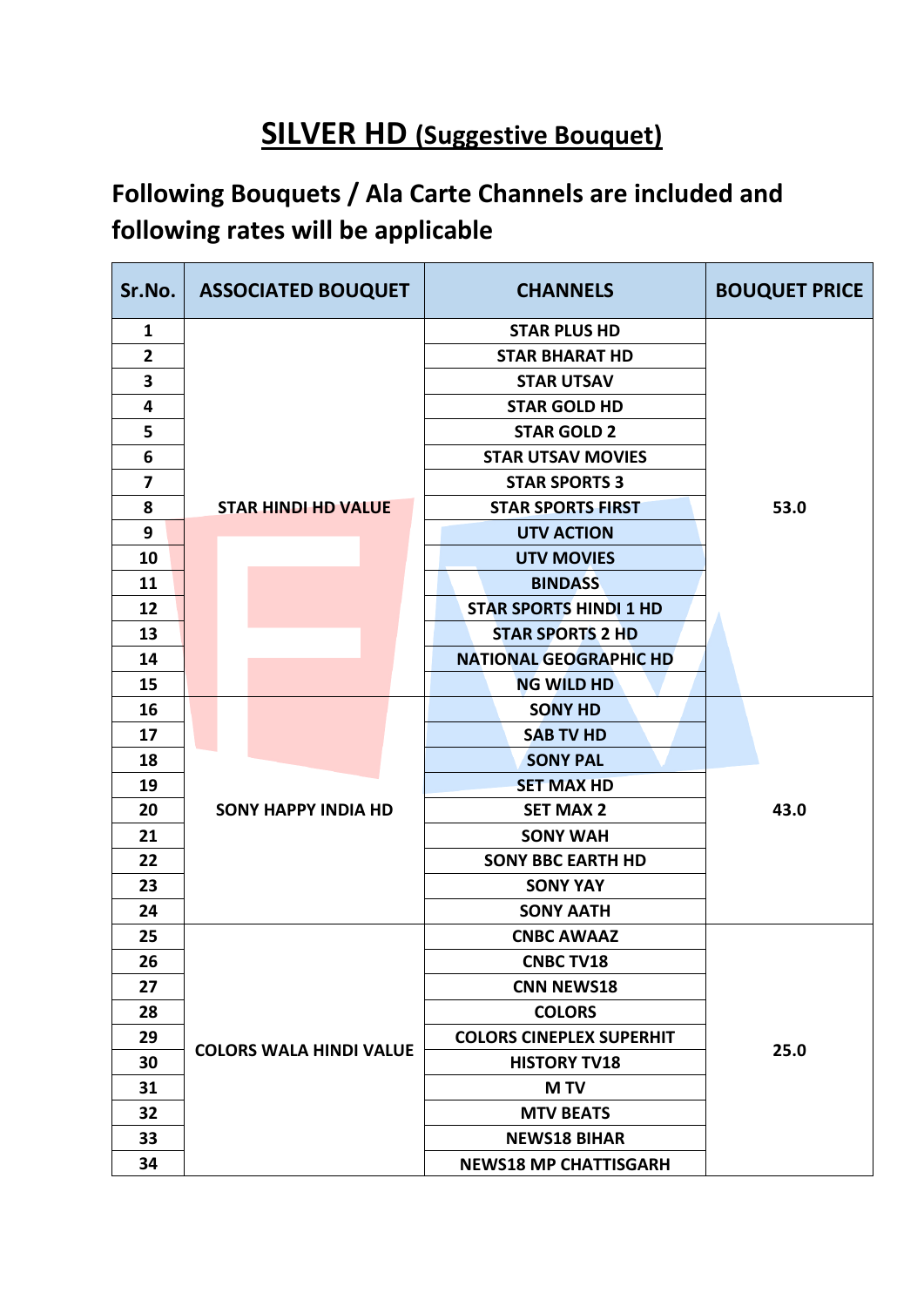| 35 |                               | <b>NEWS18 INDIA</b>               |      |
|----|-------------------------------|-----------------------------------|------|
| 36 |                               | <b>NEWS18 PUNJAB HH</b>           |      |
| 37 |                               | <b>NEWS18 RAJASTHAN</b>           |      |
| 38 |                               | <b>NEWS18 UP UK</b>               |      |
| 39 |                               | <b>NEWS18 URDU</b>                |      |
| 40 |                               | <b>NICK JUNIOR</b>                |      |
| 41 |                               | <b>NICK</b>                       |      |
| 42 |                               | <b>NEWS18 ASSAM</b>               |      |
| 43 |                               | <b>COLORS RISHTEY</b>             |      |
| 44 |                               | <b>COLORS CINEPLEX</b>            |      |
| 45 |                               | <b>SONIC</b>                      |      |
| 46 |                               | VH1                               |      |
| 47 |                               | <b>DISCOVERY HD</b>               |      |
| 48 |                               | <b>ANIMAL PLANET HD</b>           |      |
| 49 |                               | TLC HD                            |      |
| 50 | <b>BASIC INFOTAINMENT HD</b>  | <b>INVESTIGATION DISCOVERY HD</b> | 10.0 |
| 51 | <b>PACK</b>                   | <b>DISCOVERY KIDS</b>             |      |
| 52 |                               | <b>EURO SPORTS</b>                |      |
| 53 |                               | <b>DISCOVERY SCIENCE</b>          |      |
| 54 |                               | <b>DISCOVERY TURBO</b>            |      |
| 55 |                               | <b>TIMES NOW WORLD HD</b>         |      |
| 56 |                               | <b>TIMES NOW</b>                  |      |
| 57 |                               | <b>MIRROR NOW</b>                 |      |
| 58 |                               | <b>ET NOW</b>                     |      |
| 59 |                               | <b>ET NOW SWADESH</b>             |      |
| 60 | <b>TIMES GLOBAL BOUQUET 3</b> | <b>ZOOM</b>                       | 8.0  |
| 61 |                               | <b>ROMEDY NOW</b>                 |      |
| 62 |                               | <b>MOVIES NOW HD</b>              |      |
| 63 |                               | <b>MNX HD</b>                     |      |
| 64 |                               | TIMES NOW NAVBHARAT HD            |      |
| 65 |                               | MN+ HD                            |      |
| 66 |                               | <b>CARTOON NETWORK</b>            |      |
| 67 | <b>TURNER FAMILY HD PLUS</b>  | <b>CNN</b>                        | 6.50 |
| 68 | <b>PACK</b>                   | <b>POGO</b>                       |      |
| 69 |                               | <b>CARTOON NETWORK HD+</b>        |      |
| 70 |                               | <b>DISNEY</b>                     |      |
| 71 | <b>DISNEY KIDS PACK</b>       | <b>DISNEY JUNIOR</b>              | 10.0 |
| 72 |                               | <b>HUNGAMA</b>                    |      |
| 73 |                               | <b>SUPER HUNGAMA</b>              |      |
| 74 |                               | <b>NDTV 24x7</b>                  |      |
| 75 | <b>NDTV ULTRA</b>             | <b>NDTV INDIA</b>                 | 3.50 |
| 76 |                               | <b>NDTV PROFIT</b>                |      |
| 77 |                               | <b>NDTV GOODTIMES</b>             |      |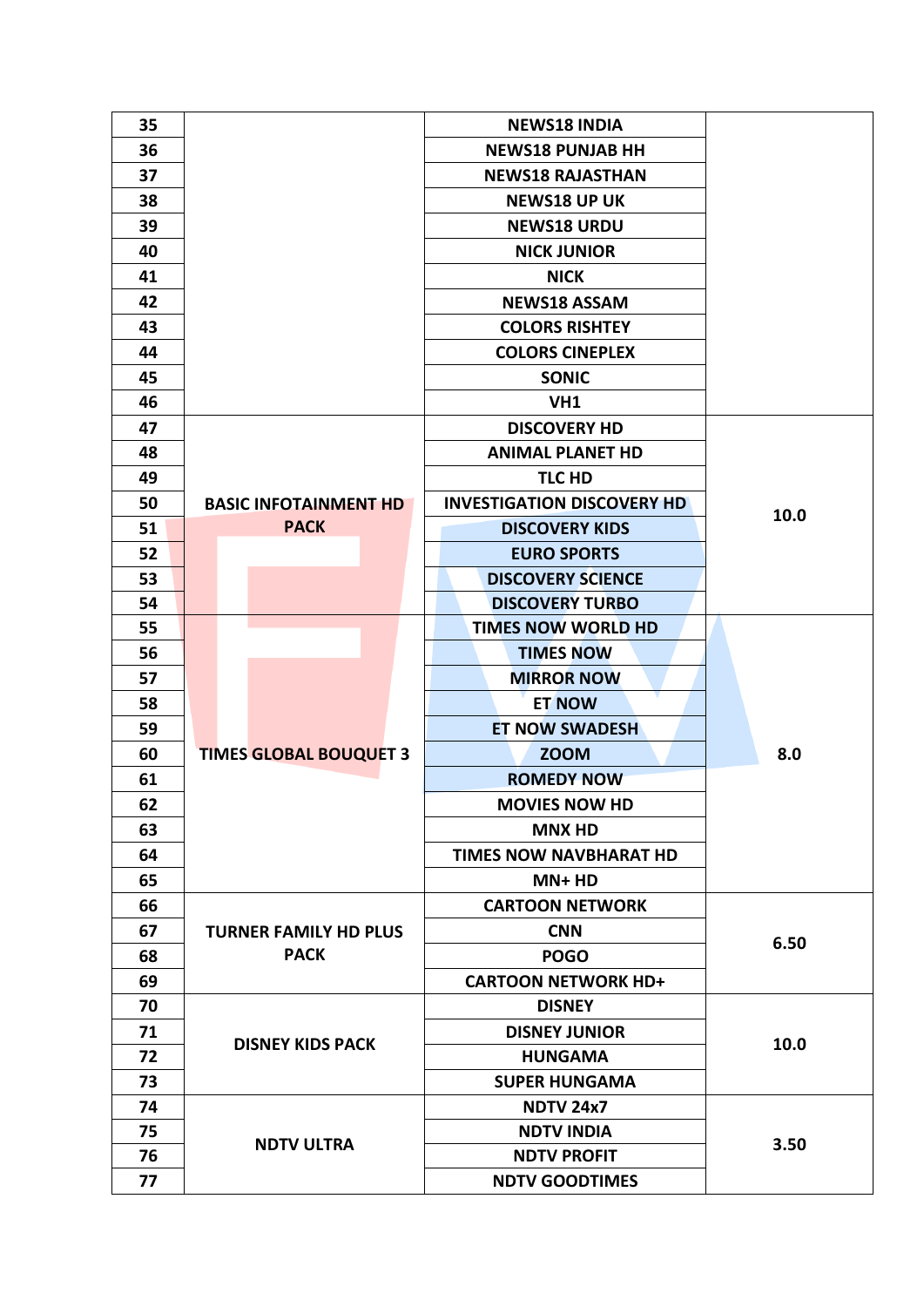| 78                                  |                             | <b>EPIC</b>              | 2.0  |  |  |  |  |
|-------------------------------------|-----------------------------|--------------------------|------|--|--|--|--|
| 79                                  | <b>APNA EPIC VALUE PACK</b> | <b>GUBBARE</b>           |      |  |  |  |  |
| 80                                  |                             | <b>FILAMCHI BHOJPURI</b> |      |  |  |  |  |
| 81                                  |                             | <b>AAJ TAK HD</b>        |      |  |  |  |  |
| 82                                  | <b>TVTN NEWS HD BOUQUET</b> | <b>GOOD NEWS TODAY</b>   | 1.0  |  |  |  |  |
| 83                                  |                             | <b>INDIA TODAY</b>       |      |  |  |  |  |
| 84                                  | <b>BBC WORLD NEWS</b>       | <b>BBC WORLD NEWS</b>    | 0.50 |  |  |  |  |
| 85                                  | <b>BBC CBESSBIES</b>        | <b>BBC CBEEBIES</b>      | 0.50 |  |  |  |  |
| 86                                  | <b>ZEE PUNJABI</b>          | <b>ZEE PUNJABI</b>       | 3.0  |  |  |  |  |
| 87                                  | <b>ZEE ANMOL</b>            | <b>ZEE ANMOL</b>         | 0.10 |  |  |  |  |
| 88                                  | <b>ZEE PUNJAB HH</b>        | <b>ZEE PUNJAB HH</b>     | 0.10 |  |  |  |  |
| 89                                  | <b>ZEE ANMOL CINEMA</b>     | <b>ZEE ANMOL CINEMA</b>  | 0.10 |  |  |  |  |
| 90                                  | <b>ZEE NEWS</b>             | <b>ZEE NEWS</b>          | 0.10 |  |  |  |  |
| 91                                  | <b>ZEE HINDUSTAN</b>        | <b>ZEE HINDUSTAN</b>     | 0.10 |  |  |  |  |
| 92                                  | <b>ZEE SALAAM</b>           | <b>ZEE SALAAM</b>        | 0.10 |  |  |  |  |
| 93                                  | <b>ETV BAL BHARAT</b>       | <b>ETV BAL BHARAT</b>    | 4.0  |  |  |  |  |
|                                     |                             |                          |      |  |  |  |  |
|                                     | 170.60                      |                          |      |  |  |  |  |
|                                     |                             |                          |      |  |  |  |  |
|                                     | <b>PACKAGE DISCOUNT</b>     |                          |      |  |  |  |  |
|                                     |                             |                          |      |  |  |  |  |
|                                     | <b>NET CHANNEL PRICE</b>    |                          |      |  |  |  |  |
|                                     |                             |                          |      |  |  |  |  |
|                                     | <b>NCF CHARGES***</b>       |                          |      |  |  |  |  |
|                                     |                             |                          |      |  |  |  |  |
|                                     | 275.40                      |                          |      |  |  |  |  |
|                                     |                             |                          |      |  |  |  |  |
|                                     | 49.57                       |                          |      |  |  |  |  |
|                                     |                             |                          |      |  |  |  |  |
|                                     | $325**$                     |                          |      |  |  |  |  |
|                                     |                             |                          |      |  |  |  |  |
| <b>Breakup of MRP (Without GST)</b> |                             |                          |      |  |  |  |  |
|                                     |                             |                          |      |  |  |  |  |
|                                     | 158.47                      |                          |      |  |  |  |  |
|                                     |                             |                          |      |  |  |  |  |
|                                     | 116.95                      |                          |      |  |  |  |  |

**\*\*\*VAS Services Price Rs.39/- Per STB Per Month.Free with this pack.**

\*\*\* Customer has option to opt only BST\_NCF\_DD which has 29 mandatory DD Channels or can opt BST\_NCF which has 91 Channels in addition to 29 mandatory DD Channels.

\* No Broadcaster / VAS / BST package can be altered / discontinued in case subscriber has opted for Value Bouquet.

\* In case subscriber want to migrate to new bouquet / ala carte channels / broadcaster bouquet, rates as per tariff order will be applicable.